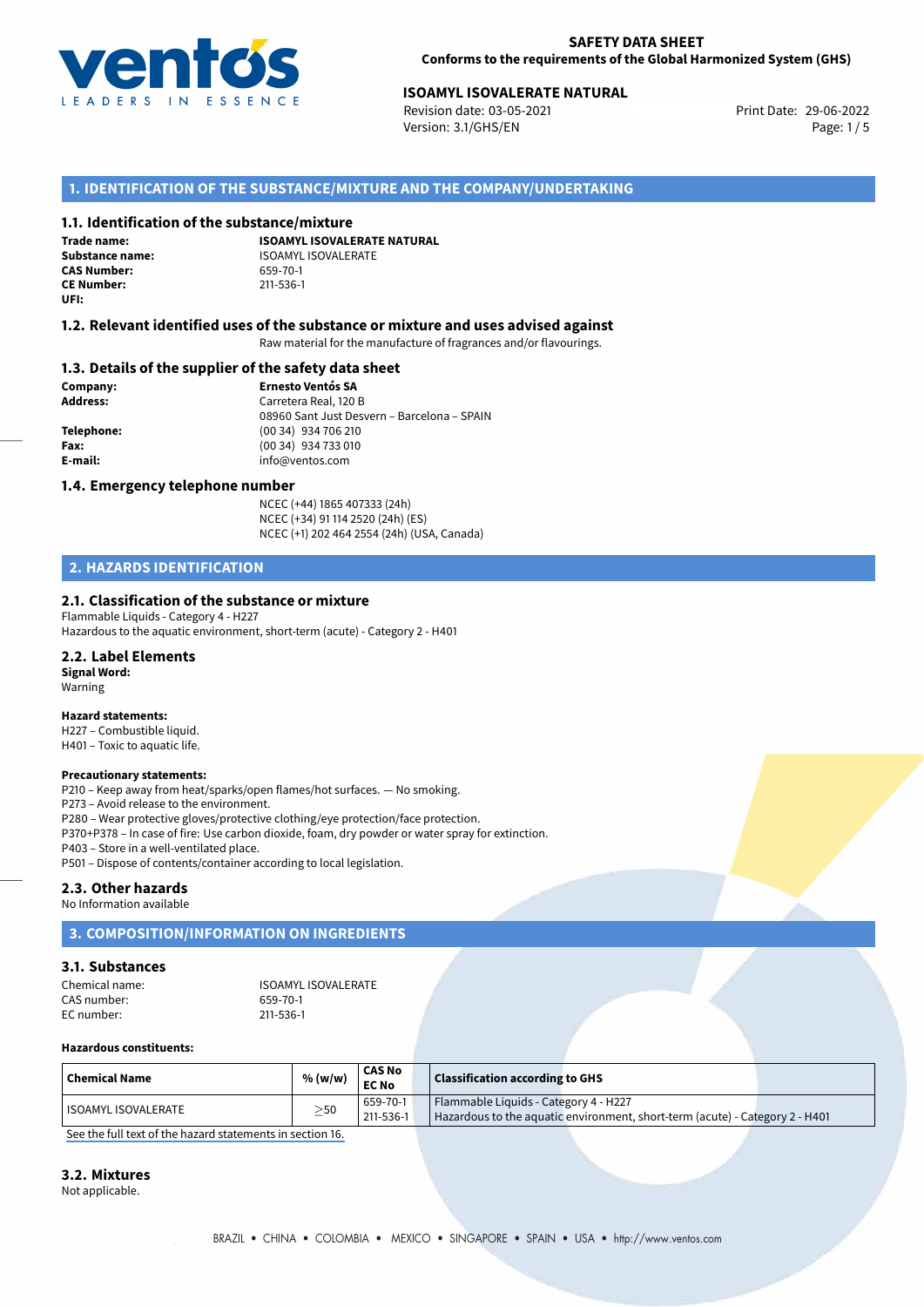

#### **SAFETY DATA SHEET Conforms to the requirements of the Global Harmonized System (GHS)**

# **ISOAMYL ISOVALERATE NATURAL**<br> **29-06-2022 Revision date: 03-05-2021**<br> **Print Date: 29-06-2022**

Revision date: 03-05-2021 Version: 3.1/GHS/EN Page: 2 / 5

## **4. FIRST-AID MEASURES**

## **4.1. Description of necessary first aid measures**

| Ingestion:    | Rinse mouth with water.<br>Obtain medical advice.<br>Keep at rest. Do not induce vomiting.                                                           |
|---------------|------------------------------------------------------------------------------------------------------------------------------------------------------|
| Eye contact:  | In case of contact with eyes, rinse immediately with plenty of water for at least 15 minutes and seek medical advice.                                |
| Inhalation:   | Remove person to fresh air and keep at rest.<br>Seek immediate medical advice.                                                                       |
| Skin contact: | Take off immediately all contaminated clothing.<br>Thoroughly wash affected skin with soap and water.<br>Seek medical attention if symptoms persist. |

#### **4.2. Most important symptoms and effects, both acute and delayed** No information available.

## **4.3. Indication of any immediate medical attention and special treatment needed**

No information available.

## **5. FIRE-FIGHTING MEASURES**

## **5.1. Extinguishing Media**

Water spray, carbon dioxide, dry chemical powder or appropriate foam. For safety reasons do not use full water jet.

## **5.2. Special hazards arising from the substance or mixture**

Known or Anticipated Hazardous Products of Combustion: Emits toxic fumes under fire conditions.

## **5.3. Advice for firefighters**

High temperatures can lead to high pressures inside closed containers. Avoid inhalation of vapors that are created. Use appropriate respiratory protection. Do not allow spillage of fire to be poured into drains or watercourses. Wear self-contained breathing apparatus and protective clothing.

## **6. ACCIDENTAL RELEASE MEASURES**

## **6.1. Personal precautions, protective equipment and emergency procedures**

Evacuate surronding areas. Ensure adequate ventilation. Keep unnecessary and unprotected personnel from entering. Do not breathe vapor/spray. Avoid contact with skin and eyes. Information regarding personal protective measures: see section 8.

## **6.2. Environmental precautions**

To avoid possible contamination of the environment, do not discharge into any drains, surface waters or groundwaters.

## **6.3. Methods and materials for containment and cleaning up**

Cover with an inert, inorganic, non-combustible absorbent material (e.g. dry-lime, sand, soda ash). Place in covered containers using non-sparking tools and transport outdoors. Avoid open flames or sources of ignition (e.g. pilot lights on gas hot water heater). Ventilate area and wash spill site after material pickup is complete.

## **6.4. Reference to other sections**

Information regarding exposure controls, personal protection and disposal considerations can be found in sections 8 and 13.

## **7. HANDLING AND STORAGE**

## **7.1. Precautions for safe handling**

Do not store or handle this material near food or drinking water. Do not smoke. Avoid contact with the eyes, skin and clothing. Wear protective clothing and use glasses. Observe the rules of safety and hygiene at work. Keep in the original container or an alternative made from a compatible material.

## **7.2. Conditions for safe storage, including any incompatibilities**

Store in tightly closed and preferably full containers in a cool, dry and ventilated area, protected from light. Keep away from sources of ignition (e.g. hot surfaces, sparks, flame and static discharges). Keep away from incompatible materials (see section 10).

## **7.3. Specific end use(s)**

No information available.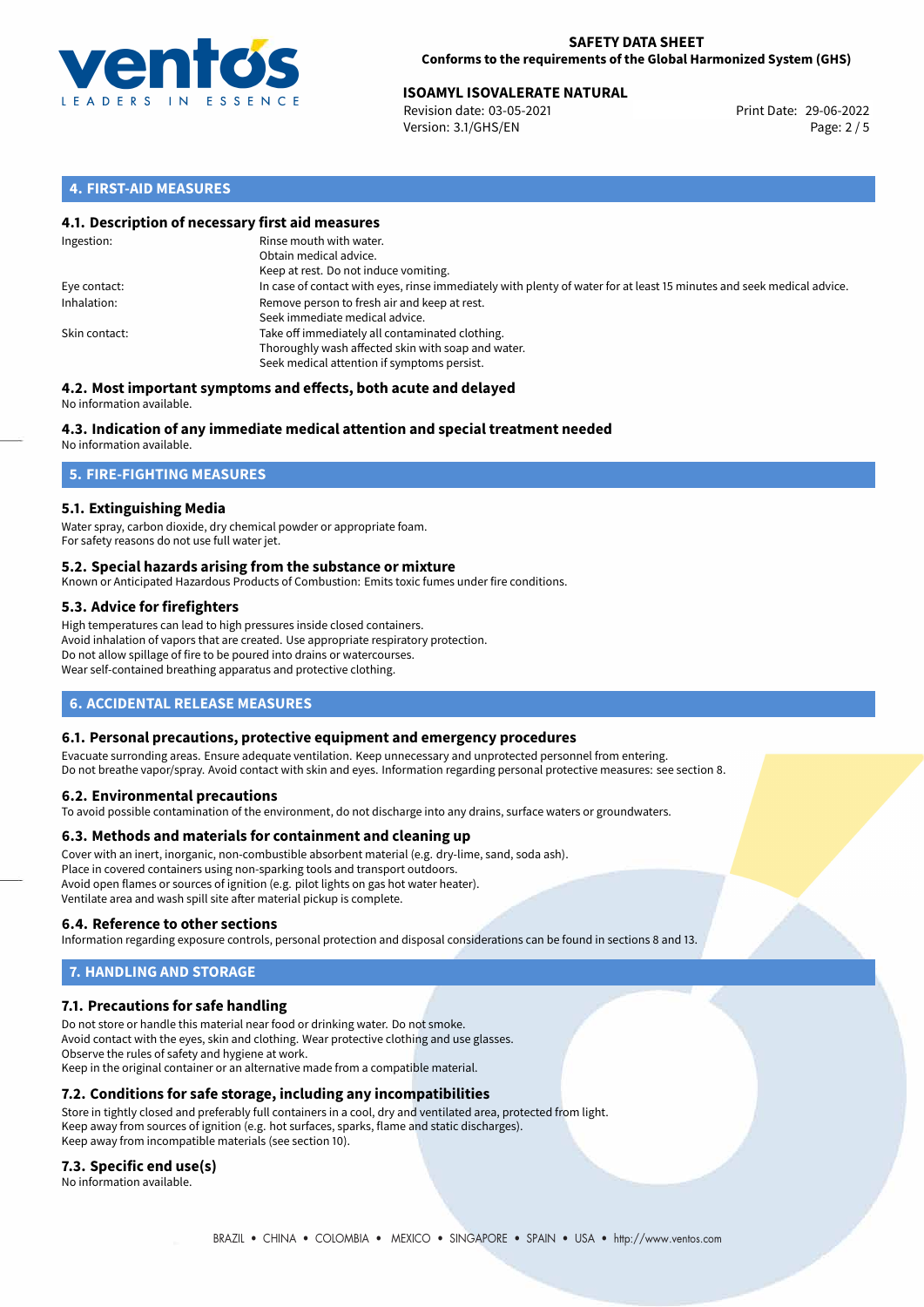

# **ISOAMYL ISOVALERATE NATURAL**<br> **Revision date: 03-05-2021** Print Date: 29-06-2022

Revision date: 03-05-2021 Version: 3.1/GHS/EN Page: 3 / 5

## **8. EXPOSURE CONTROLS AND PERSONAL PROTECTION**

### **8.1. Control parameters**

Components with occupational exposure limits: None known.

#### **8.2. Exposure controls**

Measures should be taken to prevent materials from being splashed into the body. Provide adequate ventilation, according to the conditions of use. Use a mechanical exhaust if required.

#### **8.3. Individual protection measures, such as personal protective equipment**

| Eye/Face protection:             | Chemical safety goggles are recommended. Wash contaminated goggles before reuse.                                                            |  |
|----------------------------------|---------------------------------------------------------------------------------------------------------------------------------------------|--|
| Hand Protection:                 | Chemical-resistant gloves are recommended. Wash contaminated gloves before reuse.                                                           |  |
| Body protection:                 | Personal protective equipment for the body should be selected based on the task being performed and the risks                               |  |
|                                  | involved.                                                                                                                                   |  |
| Respiratory Protection:          | In case of insufficient ventilation, use suitable respiratory equipment.                                                                    |  |
| Environmental exposure controls: | Emissions from ventilation or process equipment should be checked to ensure they comply with environmental<br>protection legislation.       |  |
|                                  | In some cases, filters or engineering modifications to the process equipment will be necessary to reduce emissions to<br>acceptable levels. |  |

## **9. PHYSICAL AND CHEMICAL PROPERTIES**

## **9.1. Information on basic physical and chemical properties**

| Appearance:                            | Liguid                      |
|----------------------------------------|-----------------------------|
| Colour:                                | Conforms to standard        |
| Odour:                                 | Conforms to standard        |
| Odour theshold:                        | Not determined              |
| pH:                                    | Not determined              |
| Melting point/freezing point:          | Not determined              |
| Boling point/boiling range (°C):       | 190                         |
| Flash point:                           | $65^{\circ}$ C              |
| Evaporation rate:                      | Not determined              |
| Flammability:                          | Not determined              |
| Lower flammability/Explosive limit:    | Not determined              |
| Upper flammability/Explosive limit:    | Not determined              |
| Vapour pressure:                       | Not determined              |
| Vapour Density:                        | Not determined              |
| Density:                               | $0,854-0,86$ g/mL (20°C)    |
| Relative density:                      | $0,854 - 0,86(20^{\circ}C)$ |
| Water solubility:                      | <b>INSOLUBLE IN WATER</b>   |
| Solubility in other solvents:          | SOLUBLE IN ETHANOL          |
| Partition coefficient n-octanol/water: | Not determined              |
| Auto-ignition temperature:             | Not determined              |
| Decomposition temperature:             | Not determined              |
| Viscosity, dynamic:                    | Not determined              |
| Viscosity, kinematic:                  | Not determined              |
| Explosive properties:                  | Not determined              |
| Oxidising properties:                  | <b>NONE EXPECTED</b>        |
|                                        |                             |

## **10. STABILITY AND REACTIVITY**

### **10.1. Reactivity**

No hazardous reactions if stored and handled as prescribed/indicated.

#### **10.2. Chemical stability**

The product is stable if stored and handled as prescribed/indicated.

### **10.3. Possibility of hazardous reactions**

No hazardous reactions if stored and handled as prescribed/indicated.

## **10.4. Conditions to Avoid**

Conditions to Avoid: Excessive heat, flame or other ignition sources.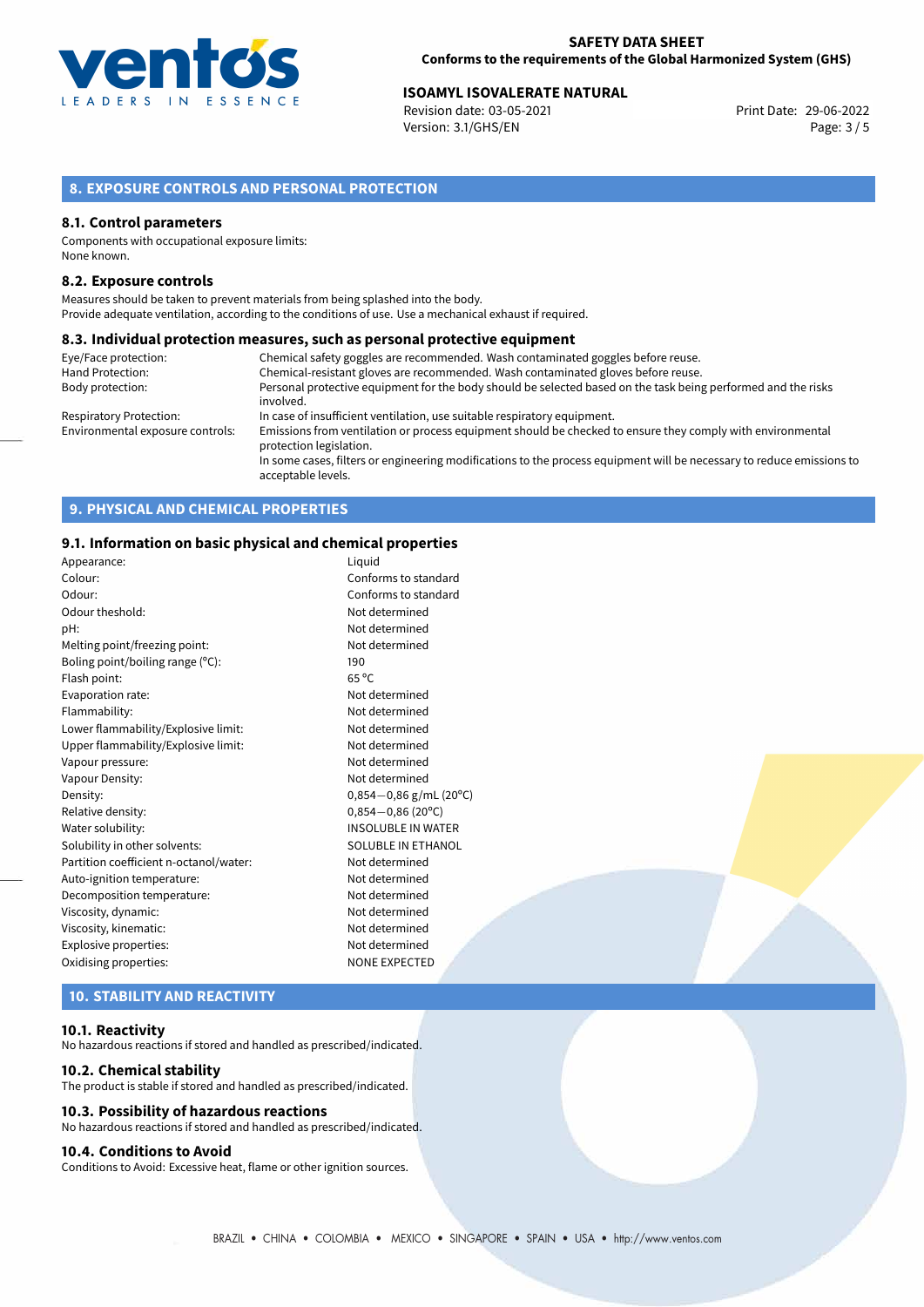

# **ISOAMYL ISOVALERATE NATURAL**<br> **29-06-2022 Print Date: 29-06-2022 Print Date: 29-06-2022**

Revision date: 03-05-2021 Version: 3.1/GHS/EN Page: 4 / 5

## **10.5. Incompatible materials**

Avoid contact with strong acids and bases and oxidizing agents.

## **10.6. Hazardous decomposition products**

During combustion may form carbon monoxide and unidentified organic compounds.

## **11. TOXICOLOGICAL INFORMATION**

| Based on the data available, the criteria for classification are not met. |
|---------------------------------------------------------------------------|
| Based on the data available, the criteria for classification are not met. |
| Based on the data available, the criteria for classification are not met. |
| Based on the data available, the criteria for classification are not met. |
| Based on the data available, the criteria for classification are not met. |
| Based on the data available, the criteria for classification are not met. |
| Based on the data available, the criteria for classification are not met. |
| Based on the data available, the criteria for classification are not met. |
| Based on the data available, the criteria for classification are not met. |
| Based on the data available, the criteria for classification are not met. |
|                                                                           |

## **12. ECOLOGICAL INFORMATION**

#### **12.1. Toxicity**

**Assessment:** Toxic to aquatic life. **Experimental/calculated data:** No information available.

## **12.2. Degradability**

No information available.

## **12.3. Bioaccumulative potential**

No information available.

## **12.4. Soil mobility**

No information available.

## **12.5. Other adverse effects**

See also sections 6, 7, 13 and 15 Do not allow to get into waste water or waterways.

## **13. DISPOSAL CONSIDERATIONS**

## **13.1. Waste treatment methods**

Dispose of in accordance with national and local environmental regulations.

## **14. TRANSPORT INFORMATION**

|                                    | <b>ADR/RID/ADN</b>                | <b>IMDG</b>                       | <b>IATA-ICAO</b>                  |
|------------------------------------|-----------------------------------|-----------------------------------|-----------------------------------|
| 14.1. UN Number                    | Not classified as hazardous goods | Not classified as hazardous goods | Not classified as hazardous goods |
| 14.2. UN Proper Shipping Name      | Not applicable                    | Not applicable                    | Not applicable                    |
| 14.3. Transport Hazard Class(es)   | Not applicable                    | Not applicable                    | Not applicable                    |
| 14.4. Packing Group                | Not applicable                    | Not applicable                    | Not applicable                    |
| $\mid$ 14.5. Environmental hazards | No                                | <b>No</b>                         | No                                |
| Additional information             |                                   |                                   |                                   |

#### **14.6 Special precautions for user**

None known

#### **14.7. Transport in bulk according to Annex II of MARPOL 73/78 and the IBC Code**

No information available

## **15. REGULATORY INFORMATION**

**15.1. Safety, health and environmental regulations/legislation specific for the substance or mixture** No information available